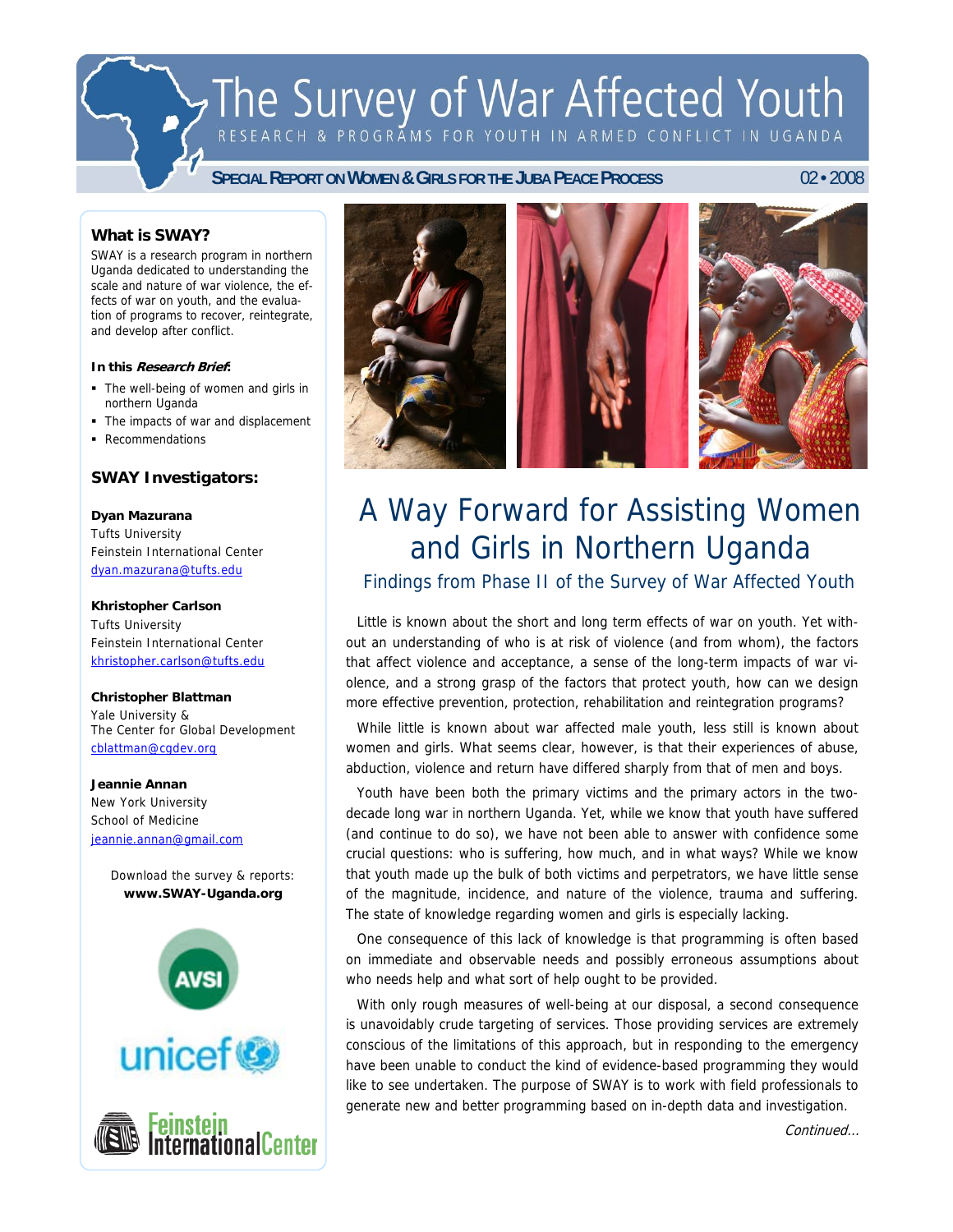

The Government of Uganda (GoU), international donors, UN agencies, and non-governmental organizations (NGOs) are in the process of making key strategic decisions with respect to reinsertion and reintegration assistance for youth returning from the LRA and for implementation of the Peace, Recovery and Development Plan (PRDP). The purpose of this research brief is to inform these decisions, especially the prioritization of new programs and the general approach to targeting assistance.

This research brief primarily focuses on war affected female youth in northern Uganda, comparing those who have experienced abduction by the LRA and those who have not experienced abduction. It presents principal findings in the areas of economic activities, education, war violence and abduction, forced marriage and motherhood within the LRA, psychosocial wellbeing, health, sexual and domestic violence, and reintegration. Recommendations are also presented.

#### **Summary**

The evidence in the SWAY study suggests that, in most respects, the challenges faced by women and girls in northern Uganda are at least as great as those of males.

In particular, the evidence shows wide differences between females and males in literacy, likelihood of continuing to secondary education, exposure to domestic violence, and family and community conflicts. Females demonstrate more difficulties in all these areas.

In a number of these aspects, formerly abducted females, particularly those forced into marriage and motherhood by the LRA, experience more challenges than their non-abducted counterparts. But while girls and women fall behind boys and men in most indicators of wellbeing, there are some signs that in a few areas the gap may be closing. Adolescent girls have more education and less tolerance for domestic violence than women in their late twenties – a rare indicator of hope among a population which has suffered so much.

# The Survey of War Affected Youth

The Survey of War Affected Youth, or SWAY, is a research program designed to promote evidence-based programming for youth in northern Uganda. The Government of Uganda (GoU), international donors, UN agencies, and non-governmental organizations (NGOs) will make key strategic decisions over the coming months with respect to reinsertion and reintegration assistance for youth returning from the LRA and for implementation of the Peace, Recovery and Development Plan (PRDP) for northern Uganda. The purpose of this research brief is to inform decision making within these polices and processes, especially the prioritization of funding, new programs and the general approach to targeting assistance.

SWAY combines in-depth ethnographic work with large-scale surveys. The SWAY field team surveyed more than 1,000 Acholi households and 741 young men in 2005 and 2006, and 619 young women in 2007, in eight sub-counties of Kitgum and Pader.<sup>1</sup> By gathering data on youth living in the sub-counties *before* the escalation of hostilities in 1996, the study is able to understand the plight of youth who migrated, died, or did not return from abduction. The data provide a representative and accurate accounting of the eight sub-counties they represent, and provide a strong indication of levels of well-being and vulnerability across the region. The study was designed to facilitate accurate and minimally-biased comparisons of sub-groups of youth with in a region—males to females, formerly abducted to non-abducted, orphans versus non-orphans, and so forth—and we believe that these results and comparisons can be generalized to the larger Acholi region.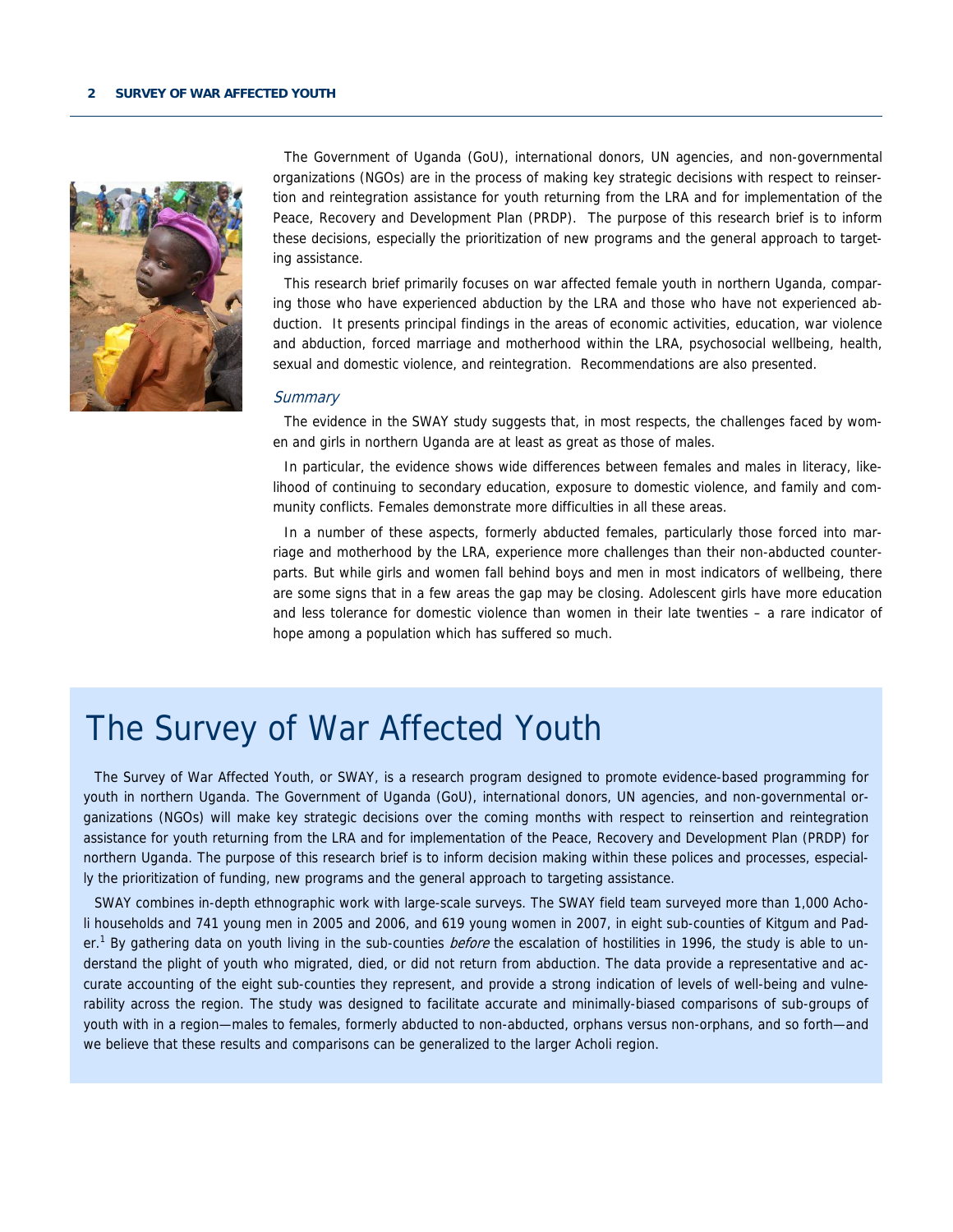# Economic Activity

Economic activity in northern Uganda remains low, and improving the range and profitability of income-generating opportunities is a priority of male and female youth. Given the meagre opportunities available, livelihoods development should be the chief priority of government and humanitarian agencies. As with male youth, the principal economic challenges facing most female youth are shortages of skills, working capital, and productive assets such as oxen, farm or business equipment.

# Main findings $\mathbb{Z}$

- Income and employment reported by female youth are extremely low most women work less than two days a week and earn less than 1,250 Uganda shillings (UGS) (c. US\$0.75) a day. When they are able to find work, female's wages are comparable to those of men.
- The quality and quantity of employment and earnings depend on skills and finance: youth are able to improve their employment and earnings over time (and diversify their activities) if they can accumulate both types of resources.
- The most common economic activity reported by women is alcohol brewing, followed by agriculture.
- Brewing appears to be dominant because it is a relatively profitable and low risk use of small amounts of capital on an activity which can be performed alongside childcare and household responsibilities.
- Employment among formerly abducted females is moderately lower than that of non-abductees, although daily wages are similar. The employment gap between those who have and have not been abducted, however, is unrelated to length of abduction, forced marriage within the LRA, and forced motherhood or childbearing in the bush.

# Education

The primary school system in northern Uganda is currently achieving high levels of enrolment and basic literacy among adolescents, both male and female. The main educational challenges facing young women are (among young adults) high rates of illiteracy and (for those presently enrolled) managing the transition to secondary school. Each of these challenges is shared by young men, but is more acute for young women.

### Main Findings**<sup>3</sup>**

- One in five female youth have no education, and only one in three are functionally literate.
- This gap in education and literacy is primarily a function of older (20 years and above) females who are far less likely to be educated than their male peers. The youngest females surveyed have levels of educational attainment, enrolment and literacy levels equivalent to that of their male peers.
- While female adolescents easily access primary school, the secondary school transition is made only with great difficulty.
- Only eight percent of female youth undergo any vocational training less than half the rate of males. Male youth were more likely to pay for their own training, while NGOs are more likely to pay for training for females.
- Tailoring was the most common form of training for female youth, yet few of these tailors actually make an income as a tailor – especially if the training was NGO-paid.
- Orphans and former abductees in general (two of the most widespread "categories" of vulnerable people) have levels of education and literacy almost identical to their peers.
- Long term abductees, however, display lower educational outcomes, largely due to time away from the formal school system.
- Returning from the bush with children is associated with nearly a third fewer years of education, in large part because young women with children are unable, disallowed, or unwilling to attend school.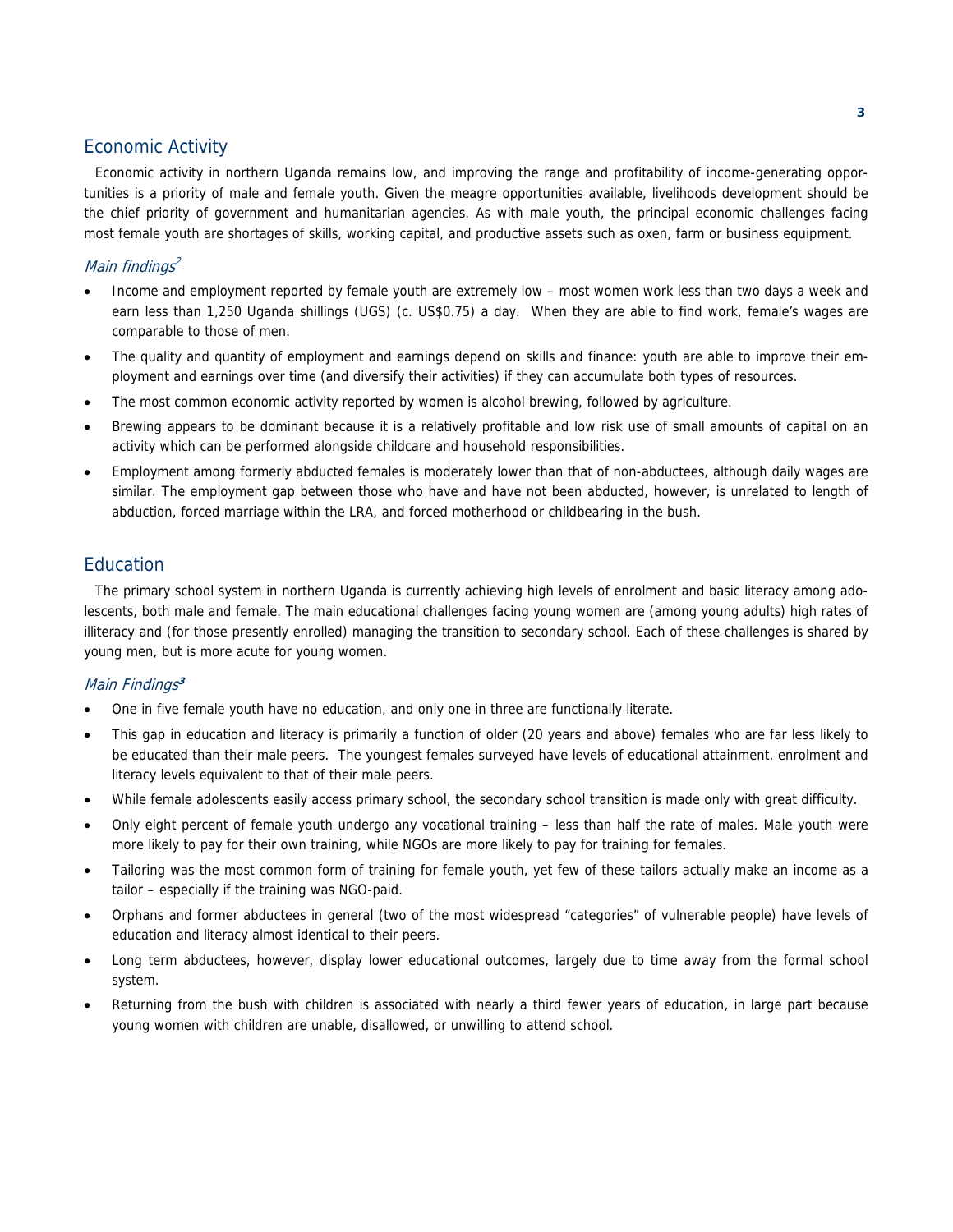### **4 SURVEY OF WAR AFFECTED YOUTH**

# War Violence and Abduction

The twenty-two year war in northern Uganda has left few if any families untouched. War-making and experiences of war are gendered in that they affect males and females differently, with further variations by age and abduction status.

### Main findings

- Males and females perpetrated violence at similar rates. Males reported experiencing (as victims) a higher number of acts of violence than females. In every category measured, abductees witnessed, experienced, and perpetrated violence in higher rates than non-abductees.<sup>4</sup>
- Of the 30 different types of violence measured, females forced to become the wives of LRA members report significantly more violent events perpetrated, witnessed and experienced (an average of ten) than other female abductees (an average of six), including other long term abductees.
- The likelihood of having family problems after return increases with the number of violent acts experienced and perpetrated, particularly for males. The chance of having family problems is also positively associated with symptoms of emotional distress among both males and females.
- Levels of abduction are immense: more than a third of male and a fifth of female youth report abduction by the LRA.<sup>5</sup>
- Females were more likely than males to experience abductions for a short period. However, if held for more than a month, female abduction periods tended to be longer than that of males.
- We estimate that 20 percent of male abductees and five percent of female abductees are dead. This amounts to roughly nine percent of the male youth and one percent of the female youth population alive in 1996.
- Females performed vital combat and support roles within the LRA. The vast majority were not used as sexual slaves.
- Only half of abducted females passed through the Uganda army before returning to their communities and only a third went through the reception centers set up to cater to the needs of the formerly abducted.
- Just under half of abducted males and under a quarter of females had traditional cleansing ceremonies performed for them upon their return. While longer held abductees were more likely to participate in such ceremonies, this finding does not hold true for forced mothers, who participated ten times less that other female abductees in such ceremonies.

# Forced Marriage and Motherhood within the LRA

During the course of the armed conflict in northern Uganda, thousands of girls and young women were abducted by the LRA. Inside the LRA, they were forced to fight, cook, carry supplies, fetch water, and clean for LRA fighters and commanders, including those that organized and carried out their abduction. Many were also abducted to serve as forced wives and to bear children for male members of the group.

### Main findings

- Forced marriages were perpetrated in a widespread and systematic manner within LRA-controlled areas in northern Uganda and South Sudan.
- A quarter of all abducted females were given to LRA fighters and commanders as forced wives.
- Nearly half of LRA commanders had five or more forced wives, with lower level fighters averaging two forced wives.
- Half of all forced wives gave birth to children from these relationships.
- Very few forced wives have been released by the LRA or rescued by the UPDF.
- Of those forced wives who had children (i.e., forced mothers) and who escaped, were released or were rescued, half entered reception centres.
- Forced mothers are significantly less likely then other abductees to return to formal education.
- Nearly all formerly forced wives and forced mothers live apart from their captor husbands and do not wish to be reunited.
- Traditional cleansing ceremonies are problematic for some forced mothers and they remain in need of additional services to address psychological and physical ailments.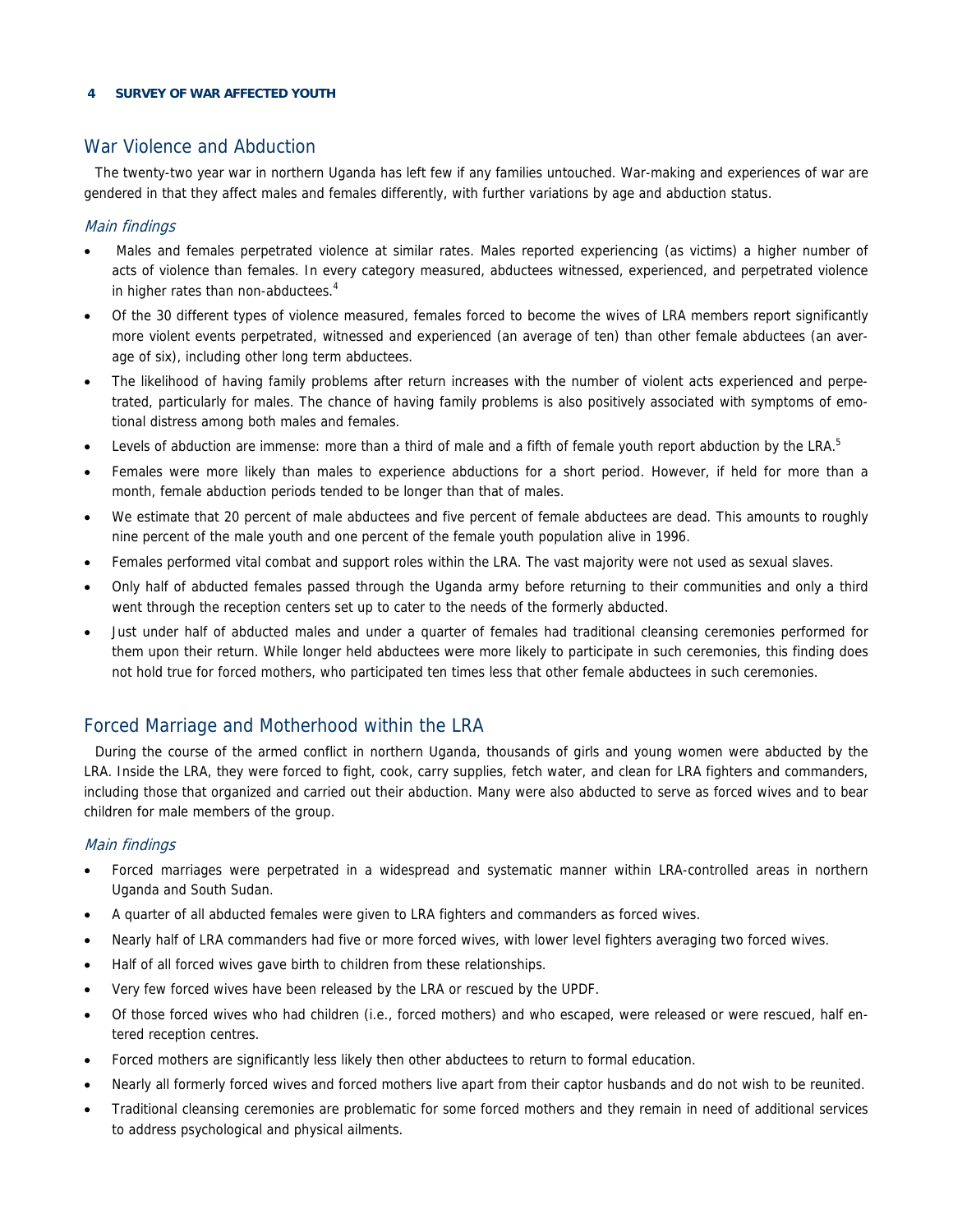# Psychosocial Wellbeing

Psychosocial wellbeing has been the focus of many programs in northern Uganda and is seen as important given its potential implications for youth's education and livelihoods. Our findings show that a small but significant percentage of female youth struggle with frequent symptoms of distress or with troubled family relationships. While the overall findings show a strong resilience in the community, they emphasize the need to support those with psychosocial problems.

# Main findings

- A small percentage of females experience disabling symptoms of emotional distress<sup>6</sup>.
- Overall, formerly abducted youth experience more emotional distress than non-abducted females and this is largely explained by their increased exposure to violence.
- On average, those who were forced wives and mothers in the LRA were more likely to report higher levels of distress than their abducted peers. This is explained by their increased exposure to violence during extended stays with the LRA.
- The majority of females report positive family and community relationships, which are key protective factors against emotional distress. Orphans are not more likely to have high levels of distress unless they have low levels of connectedness with their families.
- However, one in six females report having negative family relationships and 13 percent have experienced domestic violence by a family member or husband in the past two months.
- On average, being abducted did not impact youth's overall social support or have a negative impact on relationships with family and neighbours. While some abductees, including a significant portion of forced mothers, did report substantial problems with families or communities, these most often diminish over time.
- A small percentage of women report drinking alcohol. However, 60 percent report that their husbands drink alcohol and over one-third of these report that their husbands are "often drunk". The frequency of a husband's intoxication is related to a woman's emotional distress.

# Health

Physical illness and injury significantly hinder the social, economic and emotional well-being of many youth, adding to their vulnerability and deprivation. The findings point to a strong need for specialized attention to serious illnesses and injuries, many of the latter which are a direct result of the war.

# Main findings

- Seven percent of female youth and 13 percent of male youth report serious illnesses or injuries (defined as the inability to complete one or more basic tasks without great difficulty, including walking for three miles, carrying a jerry can, standingup from a sitting position, etc.). These figures suggest that there are thousands of non-abducted and returnees in urgent need of medical treatment.
- Nearly half of the health problems reported by females were attributed to illness, with TB the most commonly reported infection.
- A quarter of female injuries and a third of male injuries were attributed to the conflict (in most cases to violence inflicted by the LRA). A higher propensity for males to be abducted, as well as injured as a consequence of abduction, accounts for most of the excess in injuries reported by males over females. These figures suggest that two to four percent of youth exhibit a persistent war-related wound or injury. In fact, two percent of males reported still having shrapnel or bullets still in their body.
- Almost one-third of females say that they were unable to work, attend school, or carry out their normal duties because of an injury or illness at least once during the past four weeks; there is no significant difference between abducted and nonabducted females.
- Nutrition is poor, with one quarter of female youth eating just once a day and two-fifths of male youth eating once a day.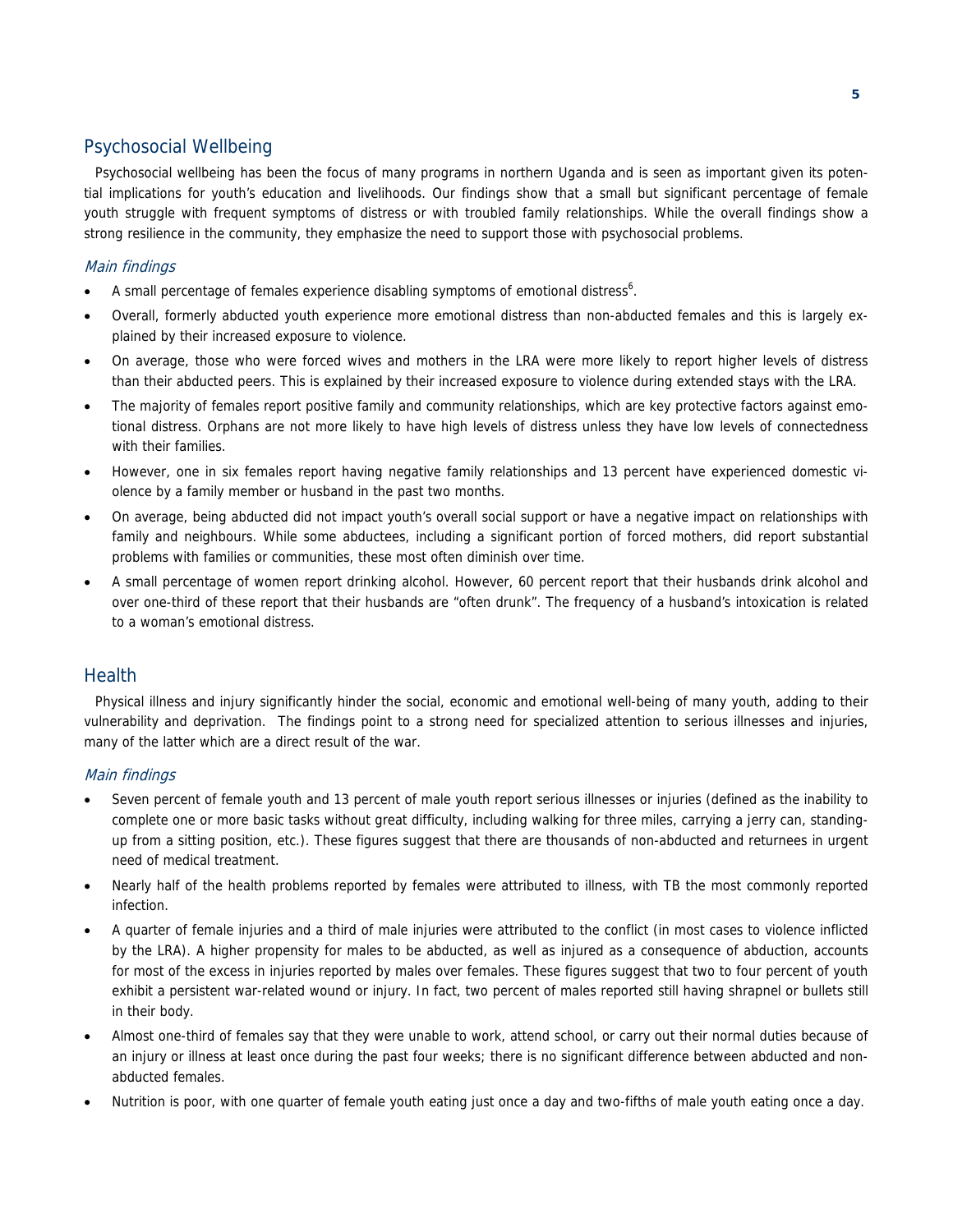#### **6 SURVEY OF WAR AFFECTED YOUTH**

# Sexual and Domestic Violence

This section details findings regarding female youth's experiences of, responses to and attitudes towards sexual and domestic violence. It shows that while violence is pervasive, female youth overwhelming reject violence to themselves and other females.

## Main findings

- Formerly abducted females experienced more sexually violent events than non-abducted females and than either abducted or non-abducted males. Forced wives and forced mothers experienced the highest rates of sexual violence.
- Of the female youth who reported that they were beaten and physically abused in the last two months, the majority were beaten by their husbands or domestic partners and family members.
- When female youth are physically threatened in their communities of reintegration, approximately one in four turn to an LC official for help. Another one in four sought assistance from their father's clan. Less than 1 percent report seeking assistance from an NGO staff member, health care worker or a member of the Ugandan armed forces.
- In contrast to physical threats, when females are physically beaten by husbands or domestic partners, they are most likely to turn to their husband's clan leader, an LC official, their father's clan leader or a community or camp leader for help. They are least likely to seek help from a religious leader.
- The vast majority of female youth, over 70 percent, believe that clan leaders or male partners do not have the right to beat them. Over 80 percent of female youth said that their male partners do not have the right to sex on demand. Younger females show much lower rates of acceptance of violence against females than do their older counterparts (above 18 years of age).

# Reintegration

SWAY survey data and interviews suggest that past approaches and programs are insufficient to meet the needs of youth newly returning from the Lord's Resistance Army (LRA) as well as those who have already returned. Ultimately, the evidence points to an expansion of programs that are more targeted to youth with the most serious educational, economic, psychosocial, and health challenges. Such programs would not need to target former abductees in specific, but could target based on self-selecting criteria and easily identifiable needs. A full discussion of these findings can be found in the SWAY Research Brief on Reintegration at www.sway-uganda.org.

### Main findings

- Past and present programming for formerly abducted youth is insufficient to meet their needs.
- Only half of male youth and a third of female youth pass through a reception center set up to care for former abductees. Additionally, less than a third of formerly abducted male and female youth have applied for an Amnesty Certificate.
- For the majority of formerly abducted youth, education and livelihoods support are the most pressing needs.
- Health services and psychosocial support for the most severely affected youth are grossly inadequate. This means that a small group of highly-affected youth are without the attention they require.
- Large numbers of youth report difficulties with their families and communities when they first returned home from abduction, yet for most these problems lessen over time.
- Formerly abducted youth do not exhibit higher tendencies for violent behavior than their non-abducted counterparts. They are, in fact, more likely to be active and productive citizens and leaders.
- All youth are struggling and suffering due to war and displacement. Neither abduction itself nor specific abduction experiences are good predictors of vulnerability or types of need.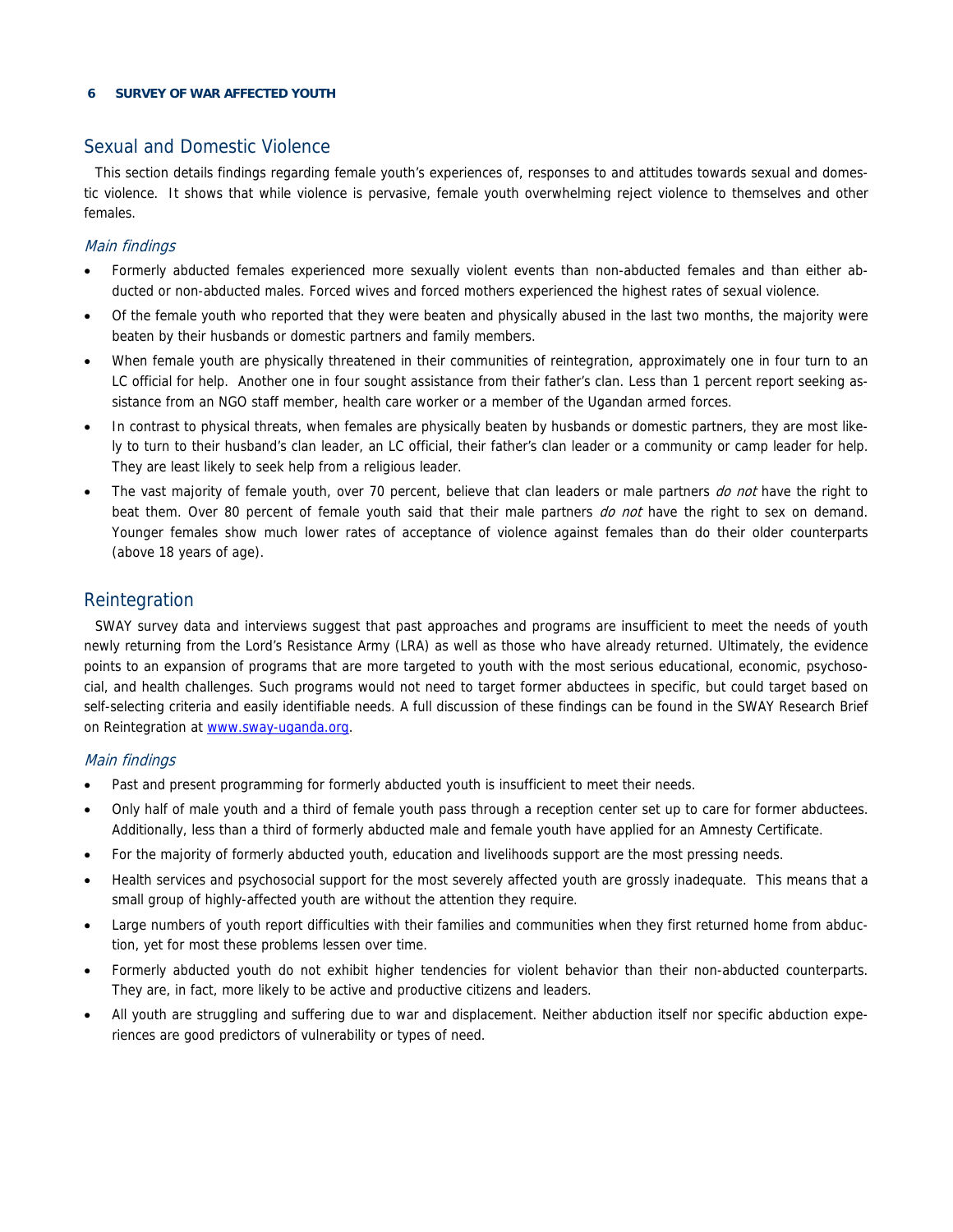# Recommendations to the Government of Uganda, international donors, UN agencies, and nongovernmental organizations

### A dramatic expansion of educational opportunities

Support for formal and non-formal education programming for all youth should be dramatically scaled-up, with special attention to expansion of accelerated and age-appropriate adult literacy programs and the transition from primary to secondary school, with particular focus on young women.

- Support for secondary school fees is crucial, especially for young women. Large regional bursary programs could be targeted on both vulnerability and merit. Such bursary programs would provide much-needed funds to a secondary school system in need of rebuilding and retraining.
- Where vocational training opportunities are offered, they should be offered alongside an option of secondary schooling so as to provide choice.
- Alternative education should be accelerated and age-appropriate and offered in afternoons or evenings, with child care facilities provided. Where such programs exist, they are seldom accelerated, are based on primary school (rather than adult) curricula, and serve only a small number of people.
- In all cases, child care (potentially including meals) for the children of students should be provided to enable young mothers to participate.
- Several NGOs are attempting to cater to women who returned from abductions with children by providing education and training combined with child care (e.g., CCF in Pader and Food for the Hungry in Kitgum). These programs appear to be very positive for the individual women and their children. Such programs are limited, however, because they do not work collaboratively with the families and communities where the women experienced problems (and where they will return following the programs). These education programs should be continued, replicated, and expanded, but with more community links, conflict mediation and resolution, and access for non-abducted youth.

### Medical attention for persistent war injuries

There is an urgent need to provide medical treatment for the care of serious injuries and illnesses, including war wounds.

- There is a need for a war surgeon, or small team of such professionals, to remove shrapnel and bullets from the bodies of youth (primarily, but not solely, formerly abducted males). Perhaps one to two thousand such cases exist.
- Treatment for serious back and chest injuries (from carrying heavy loads) should also be investigated, given the prevalence of these conditions in both male and female youth.

### Targeted mental health interventions

Mental health programs should specifically target the minority whose distress levels interfere with daily functioning. Such programs would not need to discriminate according to abduction experience, but by default would include a disproportionate number of abductees and those who experienced the most violence.

- To date, there seems to have been a great deal of investment at the community level to train lay persons with skills to visit and provide social support to those who are seen as vulnerable in the community. The impact seems to have been generally positive.
- There is an urgent need, however, for an appropriate referral system for those with severe psychological or social problems. Presently there are a small number of trained counselors able to provide in-depth individual or family counseling for those highly affected, and only a handful of specialists trained in psychiatric care. Clear systems of referral and capacity building for this higher level of care are needed.

### Targeted and specialized conflict resolution interventions

Targeted interventions are needed for the minority that continue to experience family and community conflicts.

• Family-based interventions are needed for those with family problems—both the abducted and non-abducted. Because the majority of male and female formerly abducted youth are eventually accepted back into their families when they return, those who have problems could be identified, the conflicts explored and supportive family interventions conducted.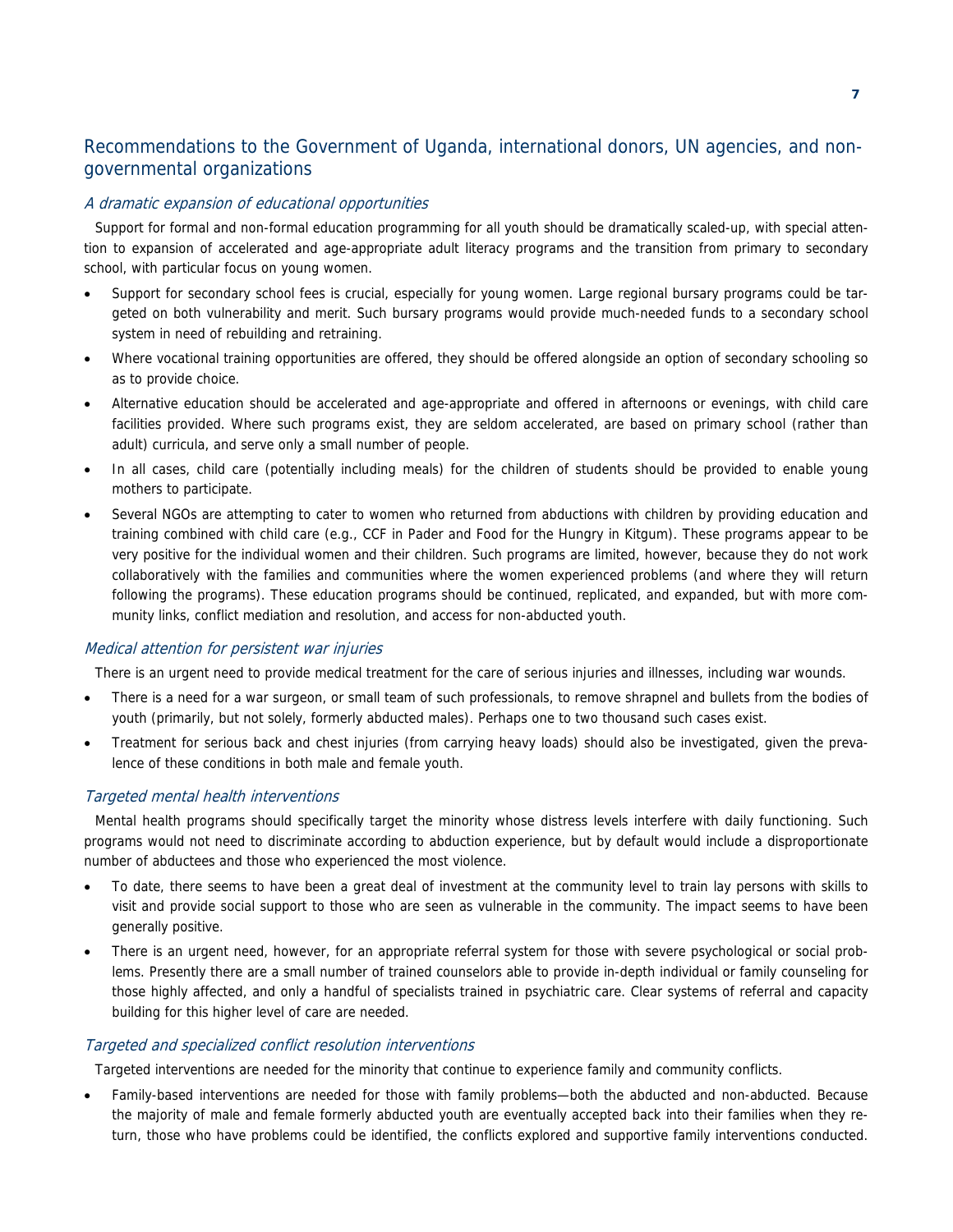#### **8 SURVEY OF WAR AFFECTED YOUTH**

These programs could exist in parallel to family-based programs for non-abducted youth with family discord. Interventions could include problem solving and mediating around core issues, including resource sharing within families and alcohol abuse.

- Efforts should focus on local conflict resolution and mediation mechanisms targeted towards those experiencing family and community conflicts—again, for both abducted and non-abducted youth. Targeted conflict resolution programs could likely (1) speed and smooth the painful transition back into families and (2) help resolve the most persistent cases that do not resolve themselves over time.
- Several community institutions—including LC1s, LC3s, camp commandants, local police, clan elders, women leaders, and community volunteer counselors—have proved effective in preventing and responding to aggression, insults, and other conflict. The capacity and accountability of these institutions should be broadened and strengthened. At the same time, we should recognize that high levels of domestic violence has persisted under (and potentially been enforced by) government and clan leaders. Strengthening these institutions should go hand in hand with efforts to reduce perceptions of the acceptability of gender-based violence.
- With the completion of the peace process, many parents who have been hoping that their children will return will realize their children are dead, and may exhibit and act upon strong feelings of resentment. Some current conflicts within communities observed in our study had just such a source. Community-based mechanisms of helping these parents cope with their grief and loss will thus be important.

### An end to targeting based on abduction experiences

Programs should be targeted to youth with the most serious educational, economic, psychosocial, and health challenges. Beyond basic reinsertion support, abduction status should not be a special category, determinant, or precondition of aid.

- An abduction experience or Amnesty eligibility is a coarse measure of needs and vulnerability given the heterogeneity of the impacts of abduction. The Amnesty criterion is especially problematic, given that most eligible abductees do not appear to have applied for Amnesty. For the same reasons, a one-size-fits-all approach to services does little to meet the actual needs of returnees. Moreover, a near exclusive focus on returnees leaves out thousands of youth who were never abducted but who have suffered terrible impacts of war.
- Programs that target based on specific and identifiable needs—literacy, secondary or adult education, child care and feeding during school hours, treatment of serious war wounds, conflict mediation with neighbors, family reunification, severe emotional distress—are likely to be less stigmatizing and more inclusive, self-selecting, and effective than targeting based on categories such as "formerly abducted" or "orphans".
- Furthermore, such programs are less likely to create resentment or stigmatization as the provision of literacy for the illiterate and surgery for those with war wounds targets specific needs and encourages self-selection. Based on our findings, we anticipate that the formerly abducted will self-select into such programs at a higher proportion than the non-abducted.

### Address the needs and rights of females directly

Finally, programs implemented through NGOs or the PRDP must be conscious of addressing the needs and rights of women and girls.

- Females have a history of being underserved by DDR and development programs alike. The above evidence suggests that the challenges faced by women and girls in northern Uganda are at least as great as that of males in most respects. Moreover, in certain areas—such as literacy, the secondary school transition, the psychosocial impacts of violence, the incidence of domestic violence, and family conflicts upon return—women and girls are more likely to experience difficulties.
- Past experiences in other regions affected by conflict indicate that mainstreaming gender and promoting gender equality in policies and programs requires strategic planning to meet the particular needs and vulnerabilities of women and girls. Specific programs are required to overcome gendered obstacles in education, livelihoods, health, relationships, and access to justice. These challenges will not be appropriately addressed through programs designed upon *assumptions* of the needs of women and girls. Rather, our study highlights the urgent need for programs that are *targeted* to the real needs of female and male youth with the most serious educational, economic, psychosocial, and health challenges.